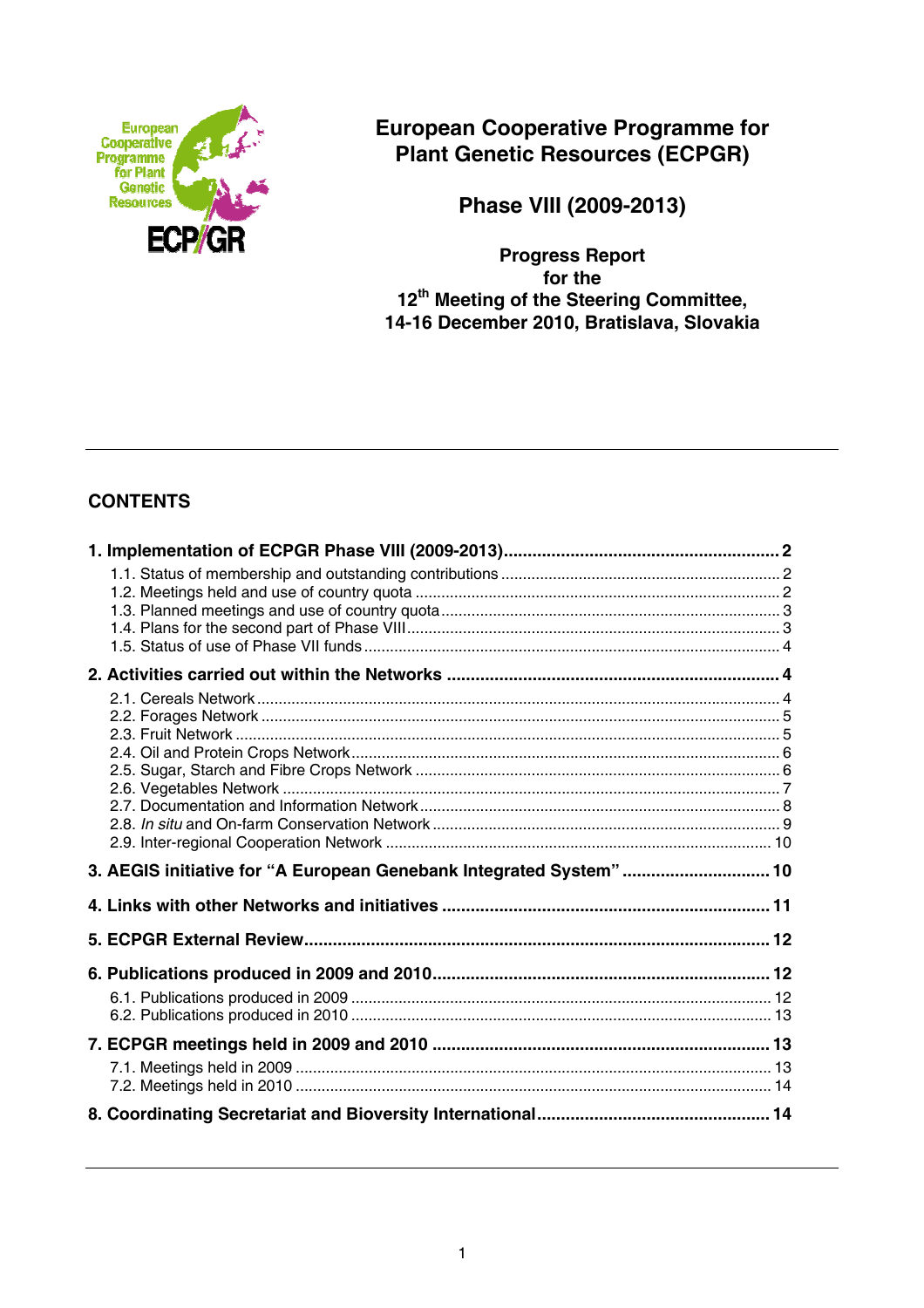# **1. IMPLEMENTATION OF ECPGR PHASE VIII (2009-2013)**

### **1.1. Status of membership and outstanding contributions**

As of the end of November 2010, 34 countries had signed the Letter of Agreement for Phase VIII. Four other countries had not signed the Letter of Agreement but had, nonetheless, started to pay annual contributions for Phase VIII. Montenegro and Russian Federation joined ECPGR as new members in 2009 and Belarus in 2010.

#### **Issues**

A number of countries (Azerbaijan, Georgia, Portugal, Russian Federation and Ukraine) have signed the Letter of Agreement for Phase VIII, but maintain outstanding contributions for 2 or more years.

 Other countries (Armenia, Belgium, France, Israel, FYR Macedonia and Malta) have not signed the Agreement for Phase VIII and maintain outstanding contributions for 2 or more years.

The SC is asked to give advice on the approach that the Secretariat should take with these countries.

• *Among the possible options, for countries with 2 or more years of outstanding contributions, participation in meetings could be granted on a self-funded basis only.* 

### **1.2. Meetings held and use of country quota**

The Working Group (WG) meetings that are subject to country quota present a challenge, since they have been budgeted by the Networks according to an hypothetical number of participants, but the actual number of participants depends on the choice made, sometimes at the last minute, by the National Coordinators.

 Meetings held in the first two years of Phase VIII are listed in Table 1, including the estimated financial balance and the comparison between expected and actual participation. Overall, these meetings cost less than expected. This is partly due to an average lower than expected participation and partly due to true savings. Considering that the value of a country quota was originally set at  $\epsilon$  1200, unspent funds due to lower use of country quota by the countries can be estimated at about € 39 600 and the true savings at about € 13 500. Savings would have been much higher if we didn't have to cancel at the last minute the Grain Legumes WG meeting due to the Icelandic volcanic ashes emergency. A number of travel tickets were not refundable and the cost has been absorbed by the Programme, without charging the use of country quota to the members. Additional savings (estimated at  $\epsilon$  3435 but not shown in this table) derive from lower costs than expected of the ad hoc meetings held in 2009 and 2010 (Training Workshop for National Inventory Focal points, Sugar, Starch and Fibre Crops Network Coordinating Group (NCG) meeting, Barley workshop on pre-breeding and Documentation and Information Network NCG meeting).

| Year             | <b>Meeting</b>                                     | <b>Estimated</b><br>balance $(\epsilon)$ | <b>Budgeted country</b><br>quota (expected<br>participation) | <b>Actual country</b><br>quota used |
|------------------|----------------------------------------------------|------------------------------------------|--------------------------------------------------------------|-------------------------------------|
| September 2009   | <b>Medicinal and Aromatic Plants</b>               | (854)                                    | 23                                                           | 23                                  |
| December 2009    | <b>Vegetables Network</b>                          | 530                                      | 50                                                           | 51                                  |
| March 2010       | <b>Brassica</b>                                    | 5266                                     | 16                                                           | 14                                  |
| April 2010       | Grain Legumes<br>(cancelled due to volcanic ashes) | 10157                                    | 17                                                           | n/a                                 |
| April 2010       | Forages                                            | 10764                                    | 23                                                           | 20                                  |
| <b>July 2010</b> | Fibre Crops (Flax and Hemp)                        | 14045                                    | 16                                                           | 5                                   |
| September 2010   | Prunus                                             | 6872                                     | 19                                                           | 21                                  |
| September 2010   | In situ and On-farm                                | (14038)                                  | 30                                                           | 37                                  |
| October 2010     | Avena                                              | 16183                                    | 22                                                           | 13                                  |
| November 2010    | Cucurbits                                          | 4189                                     | 11                                                           | 10                                  |
| <b>TOTAL</b>     |                                                    | 53114                                    | 227                                                          | 194                                 |

Table 1. Cost of meetings subject to country quota and the actual use of quota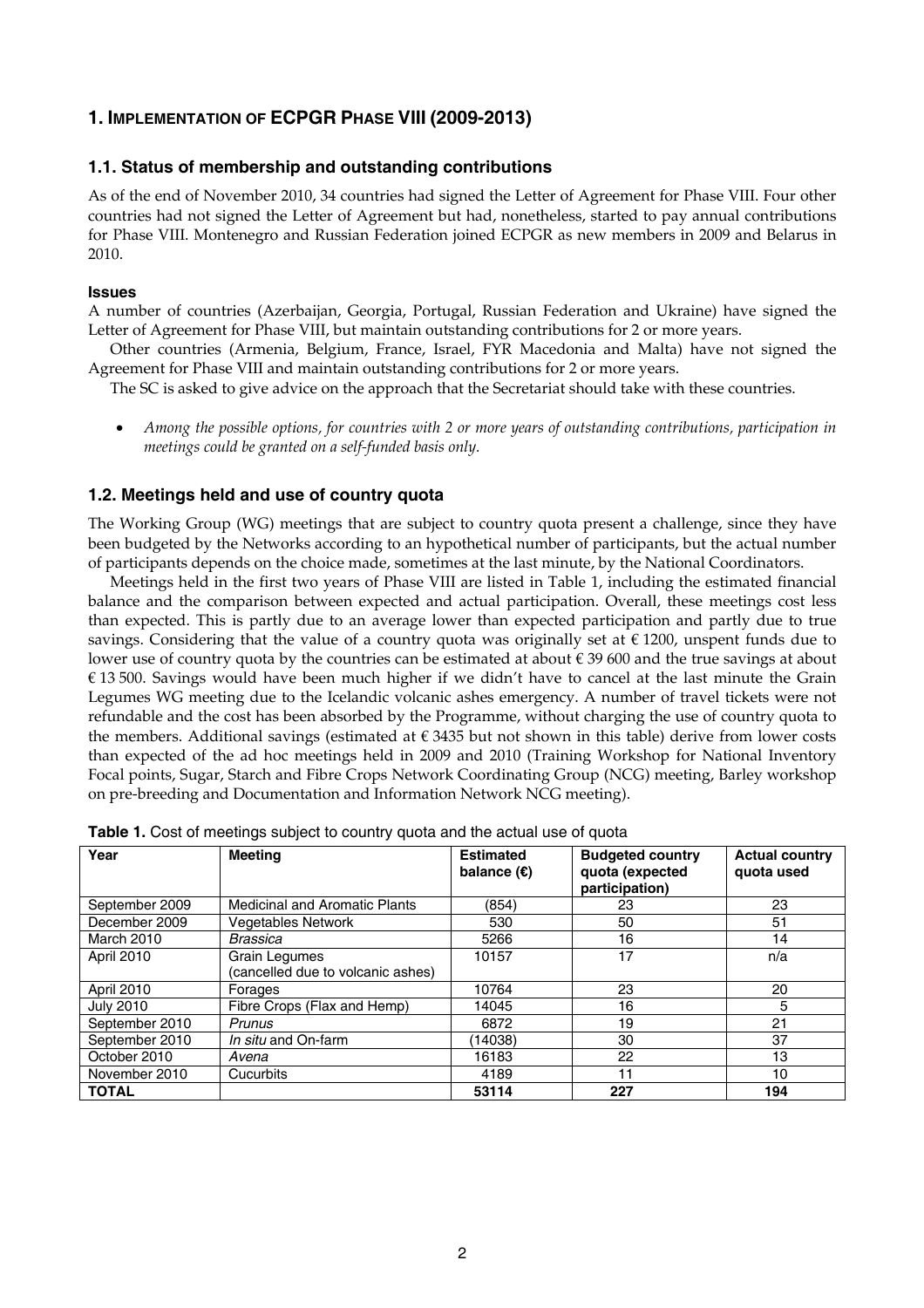### **Issues**

The *In situ* and On-farm Conservation Network has used most of its budget for its meeting in Madeira and will not have enough funds to organize the meeting of the On-farm Conservation and Management WG that had been planned for 2011.

• *The SC is asked whether this meeting should be cancelled or if the savings from other Networks can be transferred in order to regularly hold the On-farm Conservation and Management WG meeting*.

 The Grain Legumes WG meeting had to be cancelled. However, half of the budget was lost due to nonrefundable travel tickets.

- *The SC is asked whether the meeting can be reconvened (subject to country quota), using the remaining Network funds (€ 17 457).*
- *The SC is asked to clarify whether a Network should be given the possibility to re-allocate its own savings for other Network activities, or if the unspent funds according to the workplan should be used to compensate for situations of overspending by other Networks (e.g. as the* In situ *and On-Farm Conservation Network has overspent on its meeting, it may or may not be compensated by savings made for instance by the Cereals Network).*

# **1.3. Planned meetings and use of country quota**

With reference to meetings that are subject to country quota, the plan for the rest of Phase VIII is summarized in Table 2. The number of currently booked quota is very low compared to the budgeted expectation. The delayed decision of National Coordinators regarding the use of the available quota makes it difficult to organize the meetings, since the level and type of participation is not clear sufficiently ahead of time.

 A new tool has been set up on the ECPGR Web site, where National Coordinators can check online the status of use of their quota (http://www.ecpgr.cgiar.org/Information/ECPGRMeetings Temporany.htm).

| Year, country           | <b>Meeting</b>                         | <b>Budget</b> | <b>Budgeted country</b><br>quota (expected<br>participation) | Country quota<br>booked |
|-------------------------|----------------------------------------|---------------|--------------------------------------------------------------|-------------------------|
| March 2011, Germany     | <b>Umbellifer Crops</b>                | 8400          |                                                              |                         |
| March 2011, Turkey      | Solanaceae                             | 13520         | 11                                                           | 5                       |
| May 2011, Cyprus        | Barley                                 | 28500         | 24                                                           | 5                       |
| September 2011, ??      | On-farm Conservation<br>and Management | 19380         | 16                                                           | 3                       |
| September 2011, Greece  | Allium                                 | 19400         | 16                                                           | 4                       |
| October 2011, Slovenia  | Leafy Vegetables                       | 13520         | 11                                                           | 2                       |
| 2011, ??                | Potato                                 | 15800         | 13                                                           | 8                       |
| February 2012, ??       | <b>Malus/Pyrus</b>                     | 23000         | 19                                                           | 5                       |
| September 2012, Germany | <b>Vitis</b>                           | 9800          | 8                                                            | 4                       |
| 2012, Slovakia          | Wheat                                  | 25900         | 21                                                           | 8                       |
| 2012, France            | Beta                                   | 9680          | 8                                                            | 4                       |
| 2013, ??                | <b>Umbellifer Crops</b>                | 5120          | 4                                                            |                         |
| <b>TOTAL</b>            |                                        | 172640        | 158                                                          | 50                      |

**Table 2.** Planned meetings subject to country quota and booked quota

#### **Issues**

• *National Coordinators are requested to quickly decide on the use of their remaining country quota.* 

### **1.4. Plans for the second part of Phase VIII**

The extraordinary meeting of the Steering Committee (SC) that was proposed following the recommendations of the Independent External Review and approved by the SC has been organized in December 2010 in Bratislava, Slovakia, without any budgetary coverage.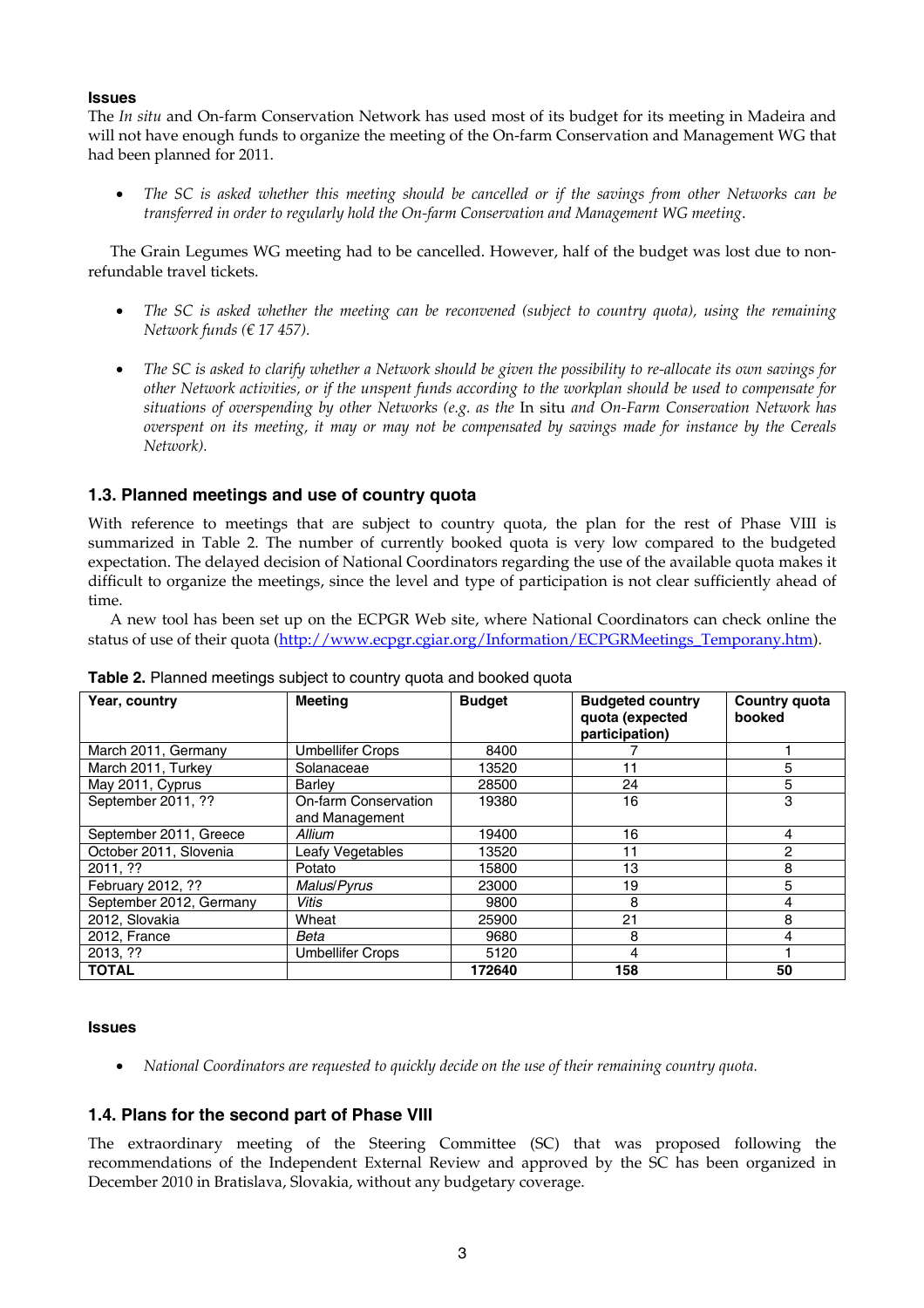#### **Issues**

This extraordinary event opens up a question regarding the regular continuation of Phase VIII, in particular the meeting of all the Network Coordinating Groups (NCGs) (planned for February 2011) and the Mid-Term Steering Committee meeting (planned for September/October 2011).

 Assuming that Phase VIII will continue according to the previous plans, the Secretariat is suggesting to postpone the NCG meeting from February to November 2011, in order to avoid overlaps with the large number of meetings planned in 2011 and to allow sufficient and quality time for its preparation, which has not yet started due to the intervening preparation for the extraordinary SC meeting. Consequently, it is also suggested to postpone the Mid-Term SC meeting to April/May 2012. The budget for Phase VIII would not allow to hold a third SC meeting during the Phase (i.e. the final SC meeting in 2013), but this meeting could nonetheless be held and budgeted as part of the subsequent Phase IX of ECPGR, should there not be enough remaining funds at the end of Phase VIII to cover the meeting with the existing Phase VIII budget.

• *The SC is asked to take a decision on the suggestion to postpone the NCG meeting from February to November 2011 and the Mid-Term SC meeting to April/May 2012. It is also asked to decide whether the end-of-Phase meeting could be held and budgeted as part of the subsequent Phase IX of ECPGR.* 

### **1.5. Status of use of Phase VII funds**

As indicated in detail in the financial table provided as background document to the meeting, Phase VII carry-over funds have been spent in the first two years of Phase VIII without major divergences from the original allocation. The budget for the ECPGR External Review has not been touched, since the Review was carried out at lower cost than expected and additional funds raised in Phase VIII were sufficient to cover these costs. Therefore, this budget item can be re-allocated in the future to cover other costs.

### **2. ACTIVITIES CARRIED OUT WITHIN THE NETWORKS**

#### **2.1. Cereals Network**

**Working Groups**: *Avena;* Barley; Wheat.

#### **Meetings held**

A **Pre-breeding Workshop on Cereals** was held in Alnarp, Sweden on 24-25 November 2009, with 49 participants from 12 countries.

 It was concluded that characterization of germplasm for biotic and abiotic (particularly drought) stress resistance would be critical to face climate change needs of adaptation. In order to overcome the lack of specific funding programmes devoted to pre-breeding, it was proposed to lobby in favour of pre-breeding at EU and national levels, and support the establishment of private-public collaboration, where they do not yet exist. It was decided to form a Task Force to produce concept notes on pre-breeding issues. Ten participants volunteered for this and a concept note on small grain cereals is now ready and publicly available on the ECPGR Web site at (http://www.ecpgr.cgiar.org/Networks/Cereals/PreBreeding\_Concept\_Note\_2.pdf).

 **The Sixth Meeting of the Working Group on** *Avena* was held in Bucharest, Romania, 21-22 October 2010, jointly with the final meeting of the GEN RES project AVEQ on "*Avena* Genetic Resources for Quality in Human Consumption".

 The Group benefited from its involvement in the AVEQ project, resulting in the evaluation of a working collection of about 600 accessions. Regeneration and multiplication protocols for wild *Avena* species were tested during the project. Protocols on regeneration of wild *Avena* to be agreed for the AEGIS Quality System were planned to be drafted by a Group's Task Force. The ECPGR *Avena* Database is facing the challenge to integrate the *in situ* data produced by the AEGRO project and the evaluation data generated by the AVEQ project. The advantages of the decentralized approach of a Crop database was stressed, but this will require attracting new funds to make it sustainable, while the prevailing tendency of the European Information landscape is moving towards centralized approaches (EURISCO and GENESYS, the gateway to genetic resources of the Global Information on Germplasm Accessions (GIGA) project).

 The Group identified pre-breeding of *A. strigosa* and of other wild species as topics of interest for future joint project proposals.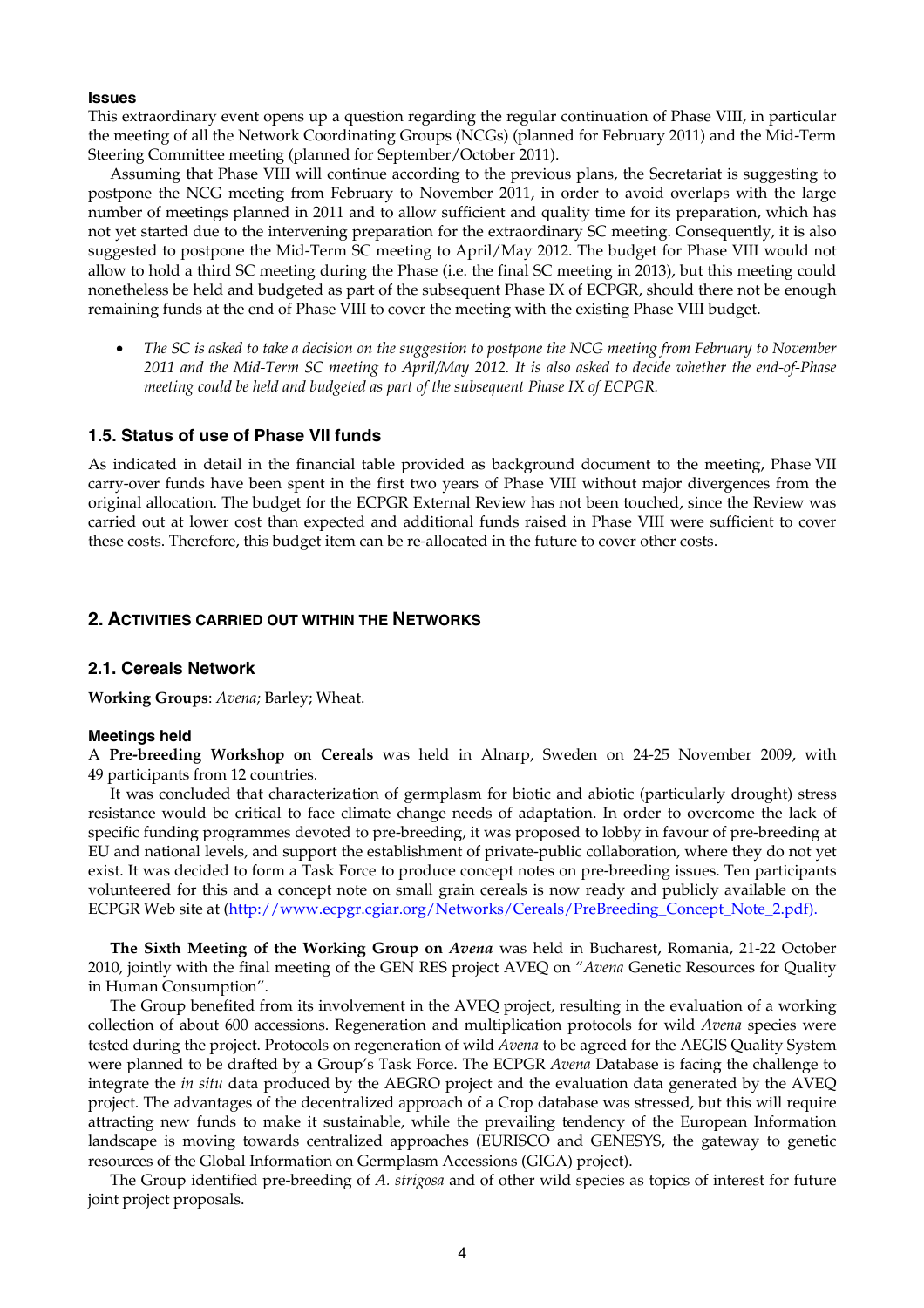#### **Future meetings**

The Barley WG meeting is planned in Larnaca, Cyprus in May 2011 and the Wheat WG meeting in Piešťany, Slovakia, in 2012. An ad hoc meeting to discuss the selection of accessions for AEGIS and the Quality System is planned for autumn 2011.

### **Activities**

Survey missions to collect and monitor wild oat populations for *in situ* conservation were carried out in 2009 (Cyprus) and 2010 (Sicily and Andalusia). Ideal situations for *in situ* management were described and the local authorities were informed of the importance of existing populations. New samples were collected where possible and deposited in genebanks.

### **Future activities**

An activity on capacity building for conservation of precise wheat genetic stocks of cereals is planned.

### **2.2. Forages Network**

**Working Group**: Forages.

### **Meetings held**

The **Network Coordinating Group organized a self-funded ad hoc meeting** on 11 May 2009 in La Rochelle, France, in preparation of the regular meeting.

 The **Tenth Meeting of the Working Group on Forages** was held on 27–29 April 2010, Poel Island, Germany.

 Considering the inefficient fragmentation of the Forages Databases (23), it was agreed to merge some of the databases and reduce them to 12. The Central Crop Database managers are leading the process of selection of accessions for the European Collection and steps to make progress in their identification were defined. This process is expected to be facilitated by submitting a proposal to the AEGIS Grant Scheme. The status of safety-duplication was monitored, with the intention to increase its coverage. The use of the agreed standards for regeneration was also monitored and it was verified that these are followed to a very large extent by the members. Inclusion of characterization and evaluation (C&E) data in the Forages Databases can be made possible with the help of NordGen or IPK technical advice. National experiences were shared, specifically regarding inventory of on-farm activities and diversity studies.

### **Future meetings**

The Network's budget was only sufficient to hold one meeting. However, the meeting cost less than the allocated budget and remaining funds can be used for new actions, depending on the decision of the SC on the approach to take for budget re-allocation.

### **2.3. Fruit Network**

**Working Groups**: *Malus/Pyrus; Prunus; Vitis.*

### **Meetings held**

**The Eighth Meeting of the Working Group** on *Prunus* was held on 7–9 September 2010 in Forli, Italy.

 Lists of agreed molecular markers for cherry, apple and pear are being finalized, as well as guidelines for taking photographs of the accessions.

Survey of the collections revealed that the main problems that the *Prunus* accessions are facing are the health status (virus infections) and lack of funds for the maintenance of the plants due to decreasing national budgets for activities such as identification, collecting, introduction, evaluation and regeneration; some very old field collections need urgent regeneration. In order to overcome this situation with possible solutions, a model based on successful examples of national networks of fruit tree conservation will be described and proposed for adoption.

 The ECPGR *Prunus* Database was improved with new search features and the possibility to host phenotypic and genotypic data.

 The procedure to select accessions for the European Collection had been tested with cherry accessions and the Group is in the process of finalizing agreed selection criteria.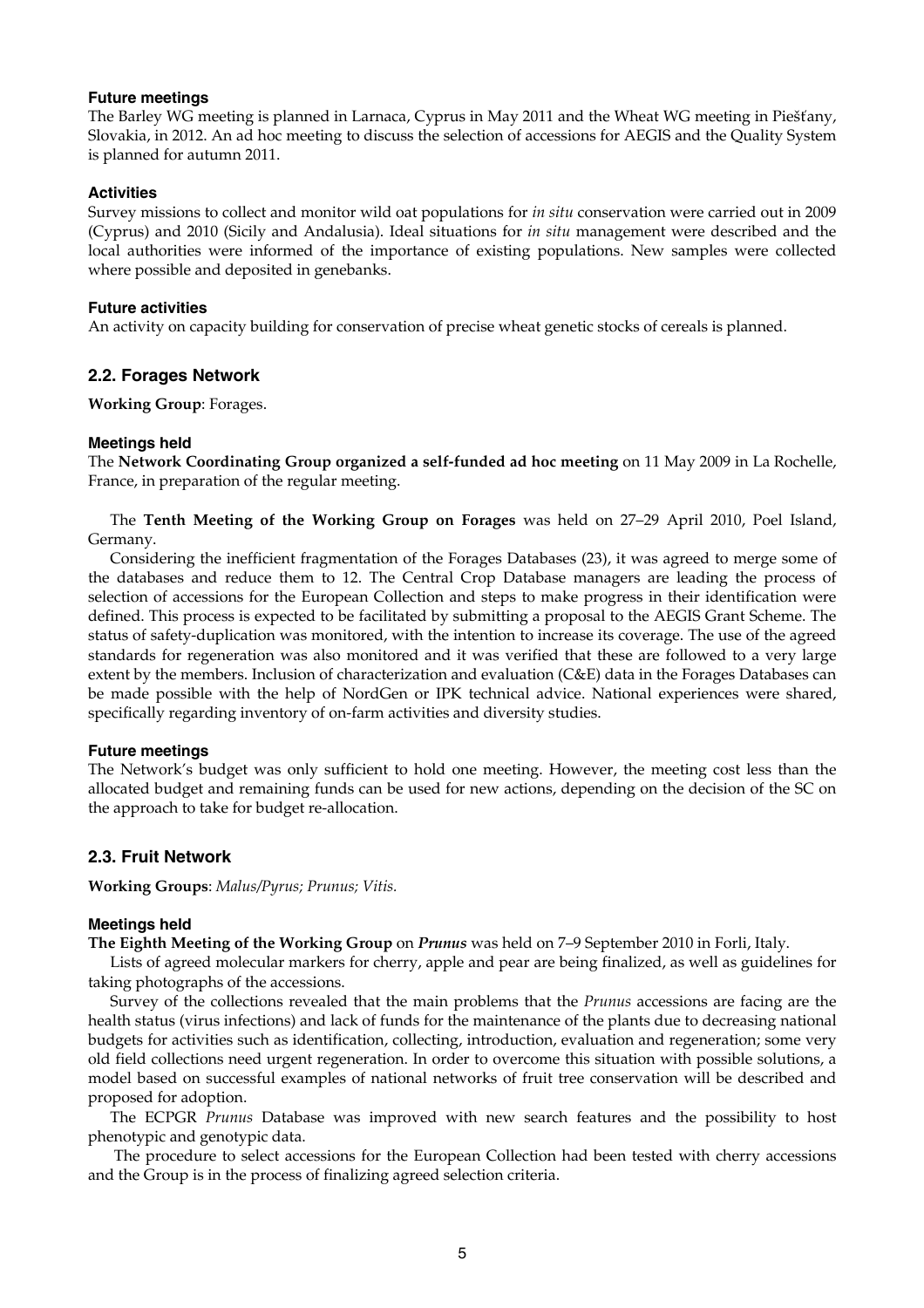Specific standards for conservation of *Prunus* accessions were discussed and a consensus document is in the process of being finalized. The task to prepare a specific safety-duplication methodology was assigned to a small Task Force. Primary descriptors for almond, apricot, cherry, plums and peaches were agreed.

### **Future meetings**

Meetings of the WGs on *Malus*/*Pyrus* ad on *Vitis* are planned for 2012. A meeting on fruit synonyms is planned for February 2012. A meeting of the Fruit Database Managers is planned for 2011 or 2012. An AEGIS ad hoc meeting is planned for 2012 or 2013 with the objective to discuss lists of candidate accessions for the European Collection.

### **Activities**

The Network is planning for the harmonization of the four European Fruit Databases and the sharing of tools to assist in assessing trueness-to-type of the European accessions. INRA-Bordeaux is completing the ECPGR *Prunus* database structure with ECPGR project funds and extending it to other *Prunus* crops.

### **Future activities**

The *Prunus* Database structure will be tested for adoption by the *Pyrus* Database. *Malus* and *Vitis* Databases also need to plan for their further development with ECPGR project funds.

### **2.4. Oil and Protein Crops Network**

**Working Group**: Grain Legumes.

### **Meetings held**

The Fifth Meeting of the Working Group on Grain Legumes was planned to be held in Antalya, Turkey on 22-23 April 2010, including the ad hoc meeting of the Grain Legume Database Managers. Unfortunately, the meeting was cancelled at the last minute due to the air transport difficulties caused by the Icelandic volcanic ashes. One third of the Network's budget was lost since a number of air tickets were no longer refundable. Presentations prepared for the meeting were uploaded on the ECPGR Web site, reporting updates of the Grain Legume Databases and national experiences. The WG intended to mainly focus on defining its engagement towards AEGIS, with particular interest in the AQUAS elements related to the regeneration of allogamous species.

#### **Future meetings**

Remaining funds are sufficient to organize one Grain Legumes WG meeting and the WG will need to make appropriate plans, pending the SC decision (see above, Chapter 1.2).

#### **Future activities**

The Network did not plan for project activities funded through ECPGR.

### **2.5. Sugar, Starch and Fibre Crops Network**

**Working Groups**: *Beta*; Fibre Crops (Flax and Hemp); Medicinal and Aromatic Plants*;* Potato.

#### **Meetings held**

The **Network Coordinating Group held its Third Meeting** in Quedlinburg, Germany on 8-9 October 2009, to coordinate Network's activities.

 **The Fourth Meeting of the Working Group on Medicinal and Aromatic Plants (MAPs)** was held on 29 September-1 October 2009 in Kuşadası, Turkey.

 The finalization of the crop-specific characterization and evaluation descriptors for the ten target species selected by the WG was given high priority. Plans were made to expand the priority list of MAP species and to produce a document showing the level of threat and the Red List status for MAP species in Europe**.**

 Appropriate areas for future collaboration were identified with the need to increase the focus on *in situ* conservation of MAPs; the potential of *in vitro* or cryopreservation methods to improve the status of safetyduplication of MAP collections, which is insufficient; the usefulness of micropropagation methods for rare and threatened species, for conservation and reintroduction of species into former habitats and for commercial production of plants and MAP products.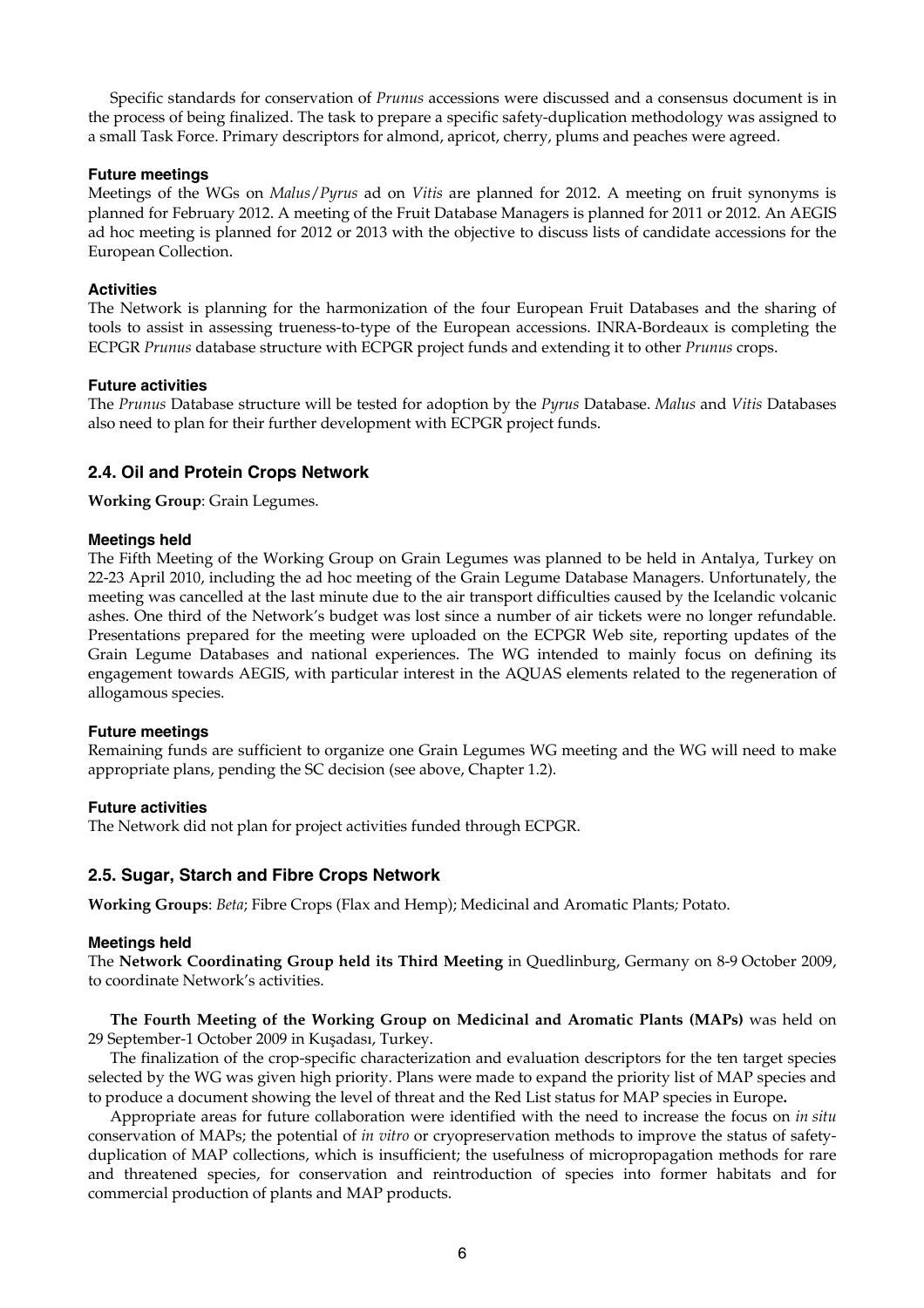The workplan for the ECPGR Network project for "Conservation and characterization of oregano (*Origanum vulgare* L.) wild populations in Europe" was agreed.

 **The Second Meeting of the Working Group on Fibre Crops (Flax and Hemp)** was held on 7-9 July 2010 in Šumperk – Velké Losiny, Czech Republic.

 The Group is developing the International Flax Database, even though resources are insufficient at the managing institute in the Czech Republic. The development of the ECPGR Hemp Database was reconfirmed as an intention of CRA-CIN, Bologna, Italy. Preliminary recommendations for the implementation of AEGIS include focusing on the procedures to select flax accessions for the European Collection, under the coordination of the Chair.

 In order to collaborate with the *In situ* Network, two Members of the Network attended the final meeting of the AEGRO project and First Meeting of the On-farm Conservation and Management Working Group and Wild Species Conservation in Genetic Reserves Working Group in Madeira, Portugal, September 2010.

#### **Future meetings**

Meetings of the *Beta* (France, 2012) and Potato WGs are planned as well as a meeting of the NCG and ECCDB managers in 2013.

#### **Activities**

The project on inventory and sampling of *Origanum vulgare* L. populations was started in June 2010. Samples were collected by 19 partners and sent to the University of Veterinary Medicine in Vienna, Austria, where they are being evaluated through molecular and chemical analysis. The data collected within the Oregano Project will contribute to the selection of oregano accessions to be included in the European Collection according to the AEGIS concept.

#### **Future activities**

Sampling of *Beta nana* for geneflow analysis in Greece and monitoring of a genetic reserve of *Beta patula* are planned activities for the remaining part of Phase VIII.

#### **2.6. Vegetables Network**

**Working Groups**: *Allium; Brassica;* Cucurbits; Leafy Vegetables; Solanaceae; Umbellifer Crops.

#### **Meetings held**

**The Vegetables Network held its Third Meeting** in Catania, Italy, on 10-12 November 2009, involving 59 participants. The experiences made by the AEGIS model crop groups (*Allium* and *Brassica*) and by the Solanaceae WG in their attempt to identify Most Appropriate Accessions (MAAs) were shared and agreement was reached that efforts to identify European Accessions will focus, as a priority, on leek and wild alliums, lettuce and spinach, carrot, melon, *B. rapa* and various Solanaceae crops. Consensus was expressed by the Group about the principles of AQUAS and the need to define common standards.

 The **Fourth Meeting** of the **Working Group on** *Brassica* was held on 2-3 March 2010, Linguaglossa, Italy. The ECPGR *Brassica* Database (Bras-EDB) has been updated and used to flag core collections of *B. oleracea*, *B. rapa*, *B. napus* and *B. carinata*. A duplicate search function was used to identify duplicates within *B. rapa*  accessions (preliminarily 30% duplicates were identified) and it will be extended to search among *B. oleracea* accessions. A Group Task Force was formed, with the aim of verifying whether the genepool of wild *Brassica* can be considered safely conserved in *ex situ* genebanks or if further collecting is needed, and to identify the accessions requiring multiplication and prepare a detailed time-frame for such multiplication. Plans for project activities were refined (see "Activities" below).

 The **Second Meeting of the Working Group on Cucurbits** was held on 9-11 November 2010, Tbilisi, Georgia. The Group agreed to prepare guidelines for regeneration of cucumber, melon, watermelon and *Cucurbita*. The criteria for selection of European Accessions were agreed and the analysis of the ECPGR Cucurbits Database in this regard is expected to take place in 2011 after further improvement of data quality in the database.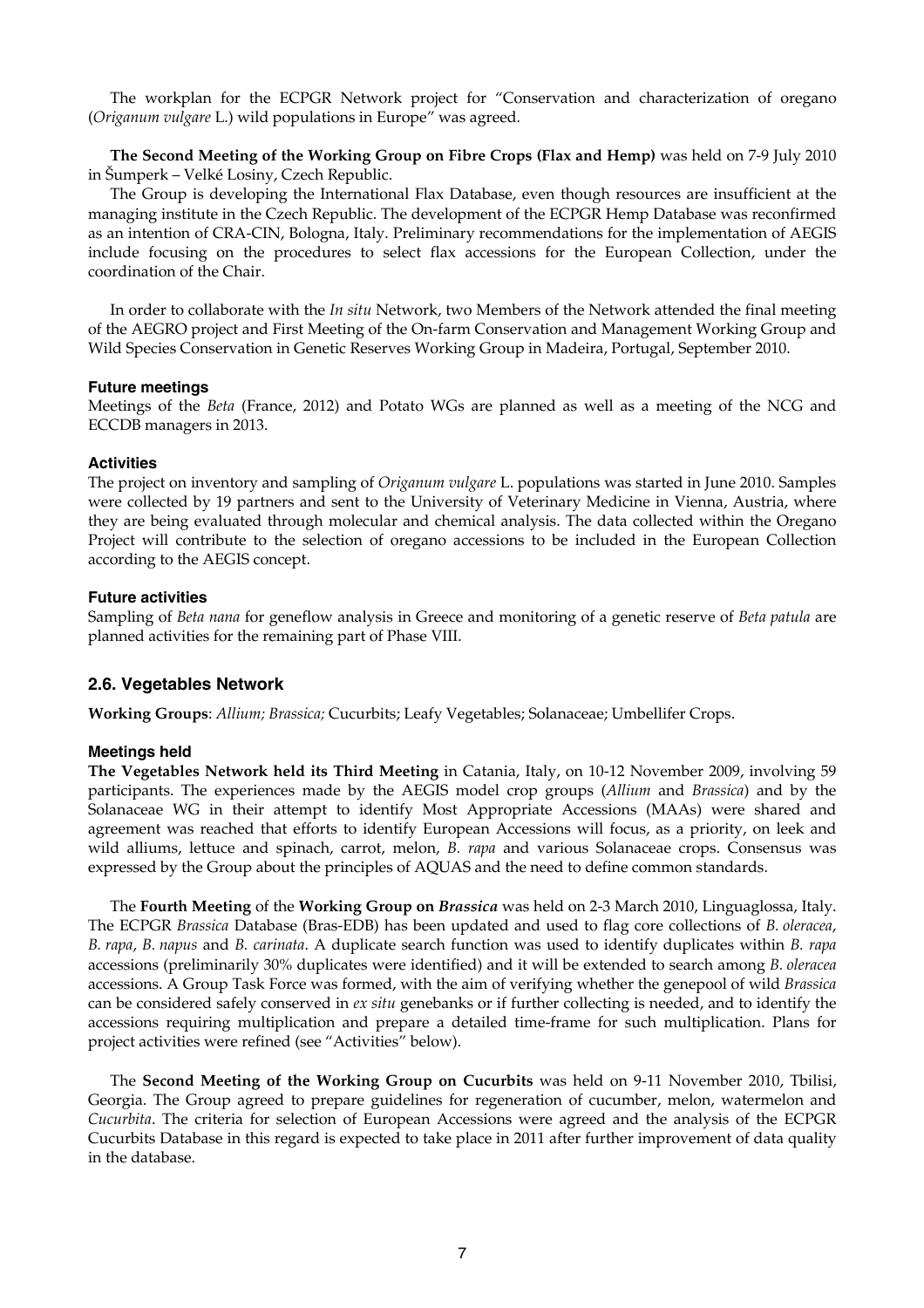#### **Future meetings**

Meetings of the WGs on Umbellifer Crops (March, Germany), Solanaceae (March, Turkey), Leafy Vegetables (October, Slovenia) and *Allium* (autumn, Greece) are planned for 2011. A second meeting of the Umbellifer Crops WG is planned for 2013. A meeting of the GEN RES project EURALLIVEG will be attended by three ECPGR guests.

#### **Activities**

Ninety-seven accessions of *B. rapa* were selected from the Bras-EDB for characterization through ECPGR project funds. The N.I. Vavilov Research Institute of Plant Industry (VIR), Russian Federation, volunteered to carry out the characterization for morphological and phenological descriptors.

 Various populations of wild brassicas obtained from genebanks were planted in Catania, Italy, in the same environmental conditions for comparison, with the aim to establish a core collection of well characterized and diverse wild accessions. The material is also available (either seed or freeze-dried samples) to anyone interested in carrying out characterization or evaluation work.

#### **Future activities**

Morphological and nutraceutical characterization of selected *B. rapa* and wild *Brassica* species will be partially supported with ECPGR funds.

 Still to be planned in detail: activities to improve safety-duplication of Cucurbits and Solanaceae; and development and implementation of specific algorithms to facilitate the identification of duplicates in databases.

 Fingerprinting of garlic accessions, activities to develop a unified molecular characterization protocol for lettuce and a project to survey, identify and characterize umbellifer wild relatives are planned for the remaining part of Phase VIII.

#### **2.7. Documentation and Information Network**

An **EPGRIS3 self-funded Workshop** was held on 7 May 2009 in Bonn, Germany. A proposal for inclusion of characterization and evaluation (C&E) data into EURISCO reached general consensus and the principle of creating a repository of non-standardized C&E data in the framework of EURISCO was adopted. A revised proposal was eventually sent for information to the Steering Committee and approved by the Documentation and Information Network in June 2009.

 The road map to the inclusion of C&E data into EURISCO foresees a process of collaboration with Bioversity International, apart from the implementation of the procedures in EURISCO, also specifically in the context of the development of the GENESYS catalogue of the Global Information on Germplasm Accessions (GIGA) project. A self-funded meeting to discuss the options for creating synergies between EURISCO and GENESYS was held at CGN in Wageningen, The Netherlands in December 2009. CGN, NordGen, BLE and IPK made themselves available to deliver the first data sets for developing and testing the EURISCO infrastructure in Rome.

The **Documentation and Information (D&I) Network Coordinating Group (NCG) had its Fourth Meeting** on 17-18 February 2010 in Maccarese (Rome), Italy. A "road map to the inclusion of C&E data in EURISCO" outlined a recommended process that will eventually enable provision of European C&E data to EURISCO and GENESYS. Given the obvious complementarity and relatively small differences between GENESYS and EURISCO, it was considered advisable to make the two approaches converge. A number of action points to take the necessary steps forward in this direction were agreed, but their implementation resulted to be slow. Following the improvements made to the EURISCO Internet functionalities, development of components to host C&E data into EURISCO is planned for early 2011. Advice was given on the EURISCO development and a workplan for EURISCO activities until September 2010 was approved, taking note that the Internet improvement task had the highest priority.

### **EURISCO**

The catalogue contains data from 41 National Inventories and 314 collection holdings. The total number of accessions, as of 9 December 2010 is 1 083 447. These accessions are listed as Wild/weedy species (41%), Landraces (25%), Advanced cultivars (19%), Breeding/research material (14%) and Others (1%).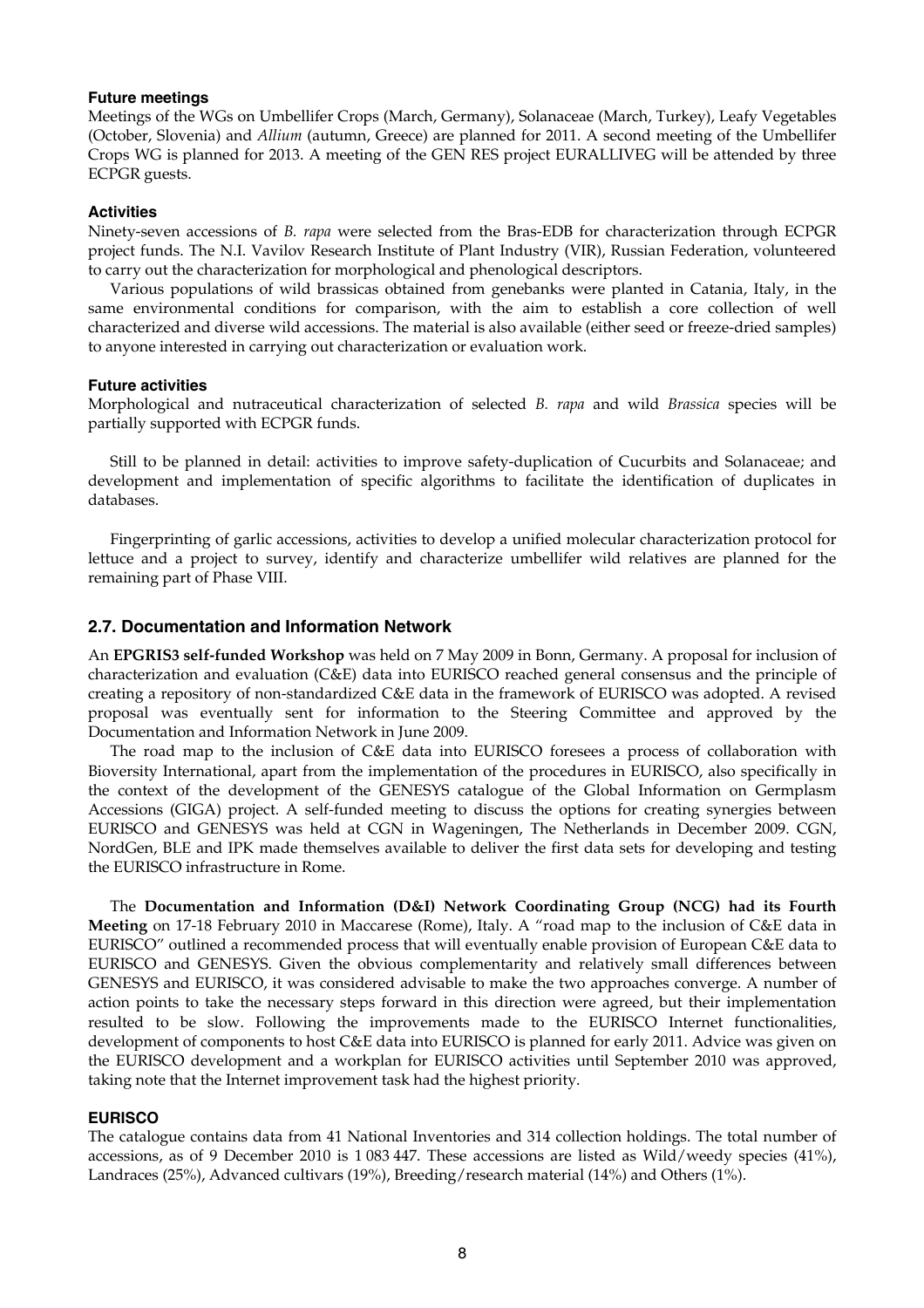Between November 2008 and December 2009, seminars and trainings were carried out in Armenia, Bosnia and Herzegovina, Czech Republic, Russian Federation, Spain and Ukraine, thereby training a total of 113 people.

 The EURISCO Internet functionalities were improved in 2010, implementing new search options and introducing various features that improve effectiveness and user-friendliness.

A new EURISCO Data Sharing Agreement (DSA) has been finalized, after the expiration in the end of 2009 of the previous one. New Terms of Use have also been prepared by the legal experts.

#### **Outlook**

Activities planned by the Network include the organization of two Inter-regional Workshops to support International Treaty Implementation, jointly with the Inter-regional Cooperation Network. A meeting of the On-farm /*In situ* National Inventory Focal Points is planned for 2011 and a meeting of the NCG is planned for 2013.

#### **2.8.** *In situ* **and On-farm Conservation Network**

**WGs**: On-farm Conservation and Management; Wild Species Conservation in Genetic Reserves.

 **The First Meeting** of the two **Working Groups on "Wild Species Conservation in Genetic Reserves"** and **"On-farm Conservation and Management"** was held in Funchal, Madeira, Portugal, on 16 September 2010, jointly with the final meeting of the project "An Integrated European *In Situ* Management Work Plan: Implementing Genetic Reserves and On Farm Concepts" (**AEGRO**).

The WGs were involved in the activities of the AEGRO project, which has developed a methodology for *in situ* management of crop wild relatives. This methodology is a component of the CWR *In Situ* Strategy Helpdesk which is available online at http://aegro.bafz.de. It assists the systematic identification of candidate genetic reserve sites. The next step towards progress in data management will consist in a better integration of the Population Level Information System (PLIS) into the Crop Wild Relative Information System (CWRIS) and in building a European inventory of landraces. The PGR Secure project "Novel characterization of crop wild relative and landrace resources as a basis for improved crop breeding", funded under the EU 7th Framework Programme will address these needs. This project will include, inter alia, the establishment of Europe-wide national CWR and landraces checklists and European inventories, as well as national and generic strategies for European CWR and landraces conservation actions.

The On-farm Conservation and Management WG reviewed the national experiences on landraces' threats, inventories and promoting use. Creating a clearing-house mechanism for landraces (i.e. a European inventory) will be facilitated by the availability of the draft standards prepared by the WG (see http://www.ecpgr.cgiar.org/Networks/Insitu\_onfarm/Docs/OnfarmDescr\_DRAFT271107.pdf) which represent a solid base for developing agreed standards and of a specific Web site (see www.sharinginformation.eu/) which can be used in reaching European stakeholders and institutions aware of landraces maintained on-farm.

The Wild Species Conservation in Genetic Reserves WG surveyed the status of progress of National CWR conservation in each of the participants' countries by reviewing national progress towards the establishment of 11 specific indicators of CWR maintenance. The results presented indicate for the majority of European countries that very few had made significant progress, except that the majority of countries had some *ex situ* samples of CWR germplasm in the genebanks. Among the priorities for the future, the WG members suggested the establishment of a European network of CWR genetic reserves, ensuring that ≥ 50% of European CWR are conserved reliably; the establishment of an information network for CWR; the building of a Web-accessible central European database detailing where adaptively important genes or alleles from CWRs have been successfully transferred to crops; and others.

#### **Future meetings**

The large part of the funds allocated to this Network were spent for the meeting in Madeira and therefore the Second Meeting of the WG on On-farm Conservation and Management, that was planned for September 2012, may need to be cancelled, depending on the decision of the SC (see Chapter 1.2 above).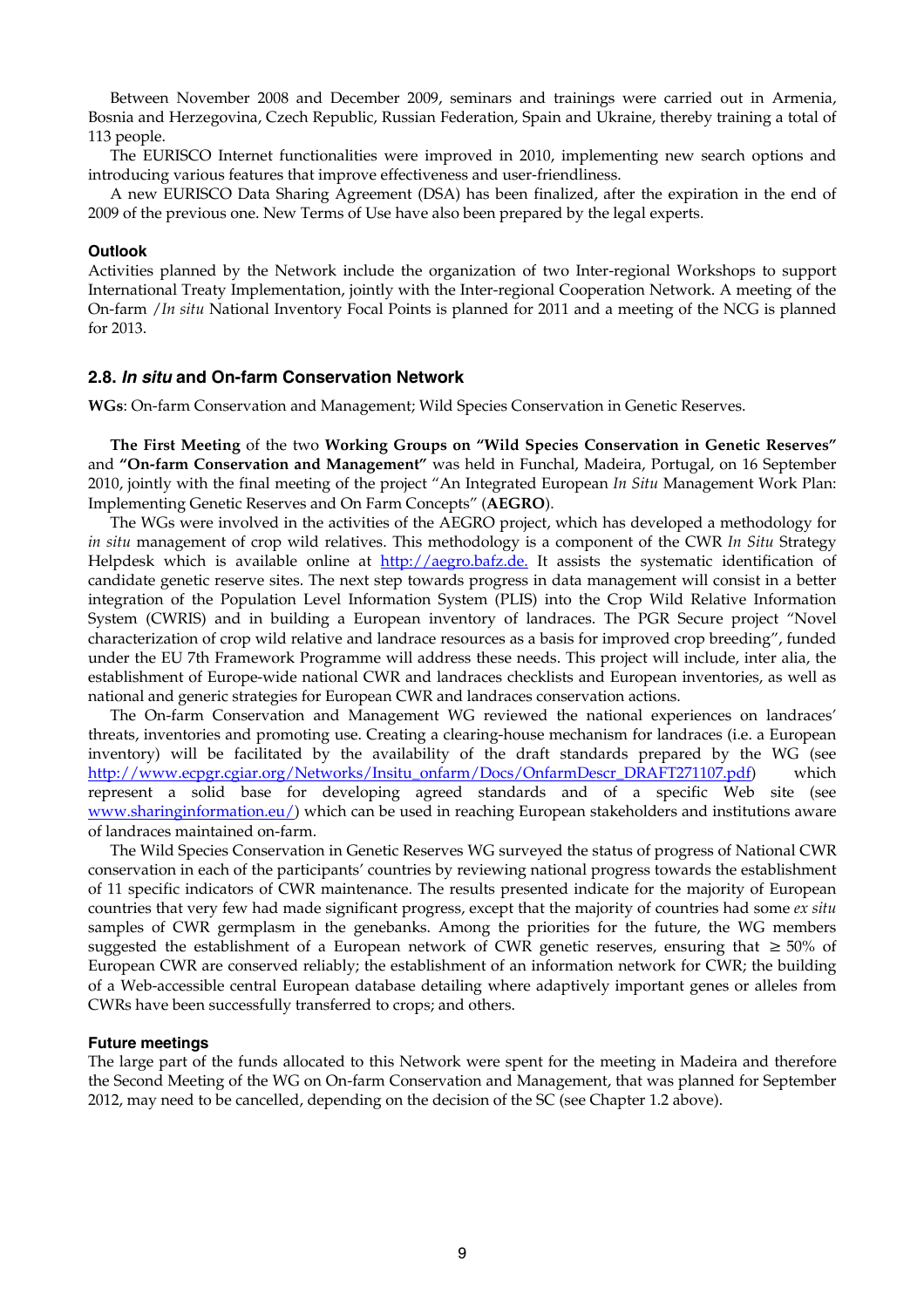### **2.9. Inter-regional Cooperation Network**

The ECPGR Secretariat and the Network Coordinator have been trying to establish a formal collaboration with the International Treaty Secretariat and to jointly organize inter-regional workshops to facilitate the implementation of the Treaty in other regions, within the framework of a joint capacity building programme for developing countries.

 A **Workshop for capacity building** was organized in March 2009 in Entebbe, Uganda, jointly by ASARECA, EAPGREN, ECPGR, the FAO-Treaty Secretariat and Bioversity. The European experience regarding the regional implementation of the Treaty (National information systems, EURISCO and AEGIS) was conveyed to the Workshop. As a result, a road map for the national implementation of the Multilateral System (MLS) was drawn up, with priority assigned to the documentation of designated material, including the establishment and management of information systems.

 The Treaty Secretariat acknowledged its intention to further promote such a partnership, based on the guidance that the Governing Body of the International Treaty will impart at its upcoming Fourth Session. Activities and results under the joint capacity building programme will be detailed in the working documents for the Session and ECPGR will be adequately referred to.

### **Outlook**

Subject to availability of resources, the Treaty Secretariat is looking forward to organizing together with ECPGR a workshop in the Near East with the Association of Agricultural Research Institutions in the Near East and North Africa (AARINENA) and in any other region in which further capacity building is required.

 By combining the remaining allocated funds from Phase VII and Phase VIII budgets of the Doc & Info Network and Inter-regional Cooperation Network, ECPGR still has the availability of about € 47 000 to be used for activities in collaboration with the Treaty Secretariat during the remaining part of Phase VIII.

The Network Coordinating Group is meeting in Bratislava, Slovakia on 14 December 2010.

# **3. AEGIS INITIATIVE FOR "A EUROPEAN GENEBANK INTEGRATED SYSTEM"**

The major milestones reached in the development of AEGIS in the first two years of Phase VIII are summarized below:

- On 22 April 2009 the AEGIS Memorandum of Understanding (MoU) was sent to the ECPGR National Coordinators for signature by the respective country authorities.
- On 23 July 2009, upon signature of the tenth country eligible for membership, AEGIS entered into force.
- By the end of November 2010 the following 25 countries had returned the signed MoU to Bioversity International: Albania, Azerbaijan, Bosnia and Herzegovina, Bulgaria, Croatia, Cyprus, Czech Republic, Denmark, Estonia, Finland, Georgia, Germany, Iceland, Ireland, Lithuania, The Netherlands, Norway, Poland, Portugal, Romania, Slovakia, Slovenia, Switzerland, Ukraine and the United Kingdom. In addition, in ten countries, nineteen AEGIS Associate Membership Agreements between institutions holding *ex situ* accessions and the respective National Coordinators were concluded.
- In September 2009 the Secretariat, in close collaboration with Theo van Hintum (CGN, The Netherlands), finalized the discussion paper "Quality Management System for AEGIS", AQUAS in short. The paper includes a definition of a quality management system, the principles of such a system, the operational framework including responsibilities, and the implementation steps of AQUAS.
- In September 2009 the Steering Committee approved the Terms of Reference and the composition of the newly established AEGIS Advisory Committee. The Committee consists of Dave Astley (UK), Ladislav Dotlačil (Czech Republic), Gert Poulsen (Denmark), Anke van den Hurk (The Netherlands) and Vladimir Meglič (Slovenia).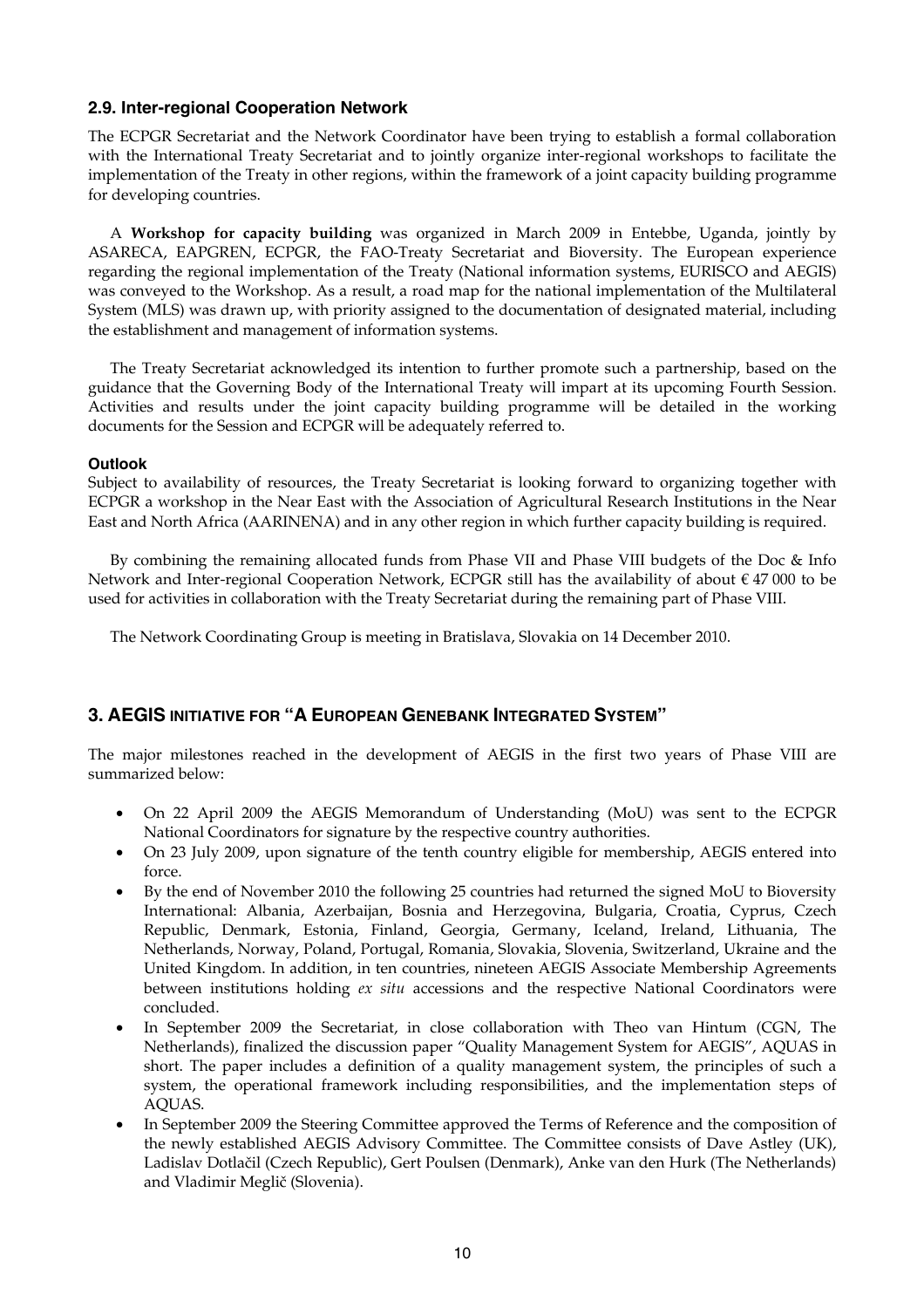- Two calls for proposals for the Competitive Grant Scheme were launched on 26 June 2009 and 13 October 2010, inviting ECPGR Networks, Network Coordinating Groups and Working Groups to submit proposals. A total of 17 proposals were received for the first call and 3 were granted. The deadline for applications to the second call for proposals is 31 December 2010.
- On 3 December 2009 a project proposal (EUROGENEBANK in short), coordinated by the ECPGR Secretariat, was submitted to a Call under the Seventh Framework Programme of the EU (Research Infrastructures – Support to existing research infrastructures – Integrating Activities). The proposal successfully passed the thresholds of eligibility, but was not funded due to a shortage of funds.
- The following publication, previously printed as a "Discussion paper", was made available on the Web in a revised form and as a "Policy guide":

ECPGR. 2009. A Strategic Framework for the Implementation of a European Genebank Integrated System (AEGIS). A Policy Guide. European Cooperative Programme for Plant Genetic Resources (ECPGR). Bioversity International, Rome, Italy.

- A new dedicated Web site for AEGIS was developed and launched in December 2009 (http://www.aegis.cgiar.org/).
- The Secretariat developed a template for an operational genebank manual. This document was tested by NordGen, Sweden and IPK, Germany and it was presented in various WG meetings. It was finally approved by the AEGIS Advisory Committee and the final version is available on the AEGS Web site (September 2010).
- The Secretariat has been actively involved in the process of revision of the FAO Genebank Standards, with the intention to ensure the participation of the EPGR community in the revision process. The first draft of the revised standards is expected to be circulated to the ECPGR Networks for comments in early 2011. The revised FAO Genebank Standards document could eventually be adopted for AEGIS.
- A "simplified" procedure for the selection of European Accessions has been prepared by the Secretariat (24 November 2010) and it has been proposed for adoption by the Working Groups
- The Secretariat attended several WG and other meetings, presenting the concept and status of development of AEGIS. Presentations given are available on the AEGIS Web site.

### **4. LINKS WITH OTHER NETWORKS AND INITIATIVES**

### ¾ **Global Crop Diversity Trust**

A two-year project funded by the Global Crop Diversity Trust for the regeneration and safety-duplication of regionally prioritized crop collections was jointly prepared by the ECPGR Cereals Network and the Oil and Protein Crops Network, aiming at carrying out regeneration and safety-duplication of over 5000 threatened accessions identified in ten European countries (Albania, Armenia, Azerbaijan, Belarus, Bulgaria, Georgia, Greece, Hungary, Israel and Portugal). The total grant is nearly US\$ 130 000 and the ECPGR Secretariat is acting as the backstopping agent for the project.

### ¾ **SEEDNet**

Collaboration with the Sida-funded South East Europe Development Network on Plant Genetic Resources (SEEDNet) consisted in the participation of the ECPGR Coordinator in the SEEDNet Regional Steering Committee meetings, generating exchange of information regarding ECPGR, AEGIS and EURISCO.

### ¾ **European Commission**

The ECPGR Networks were involved in the development of GEN RES projects: AEGRO (*in situ* management), AVEQ (*Avena* for quality in human consumption), EURALLIVEG (vegetative *Allium* core collection), LEAFY VEG (use of leafy vegetables germplasm) and GrapeGen06 (management of *Vitis* genetic resources).

 The communication efforts undertaken by the Secretariat and supported by Bioversity in 2009 led to the adoption of three significant research topics on agricultural biodiversity in the Seventh Framework Programme, i.e.: "Genetic and genomic tools to increase the breeding efficiency in fruit trees", "Characterisation of biodiversity resources for wild crop relatives to improve crops by breeding" and the call for proposals on the "Strengthening of the European research infrastructure for the conservation and use of PGRFA", for which the AEGIS proposal (EUROGENEBANK) was submitted in December 2009.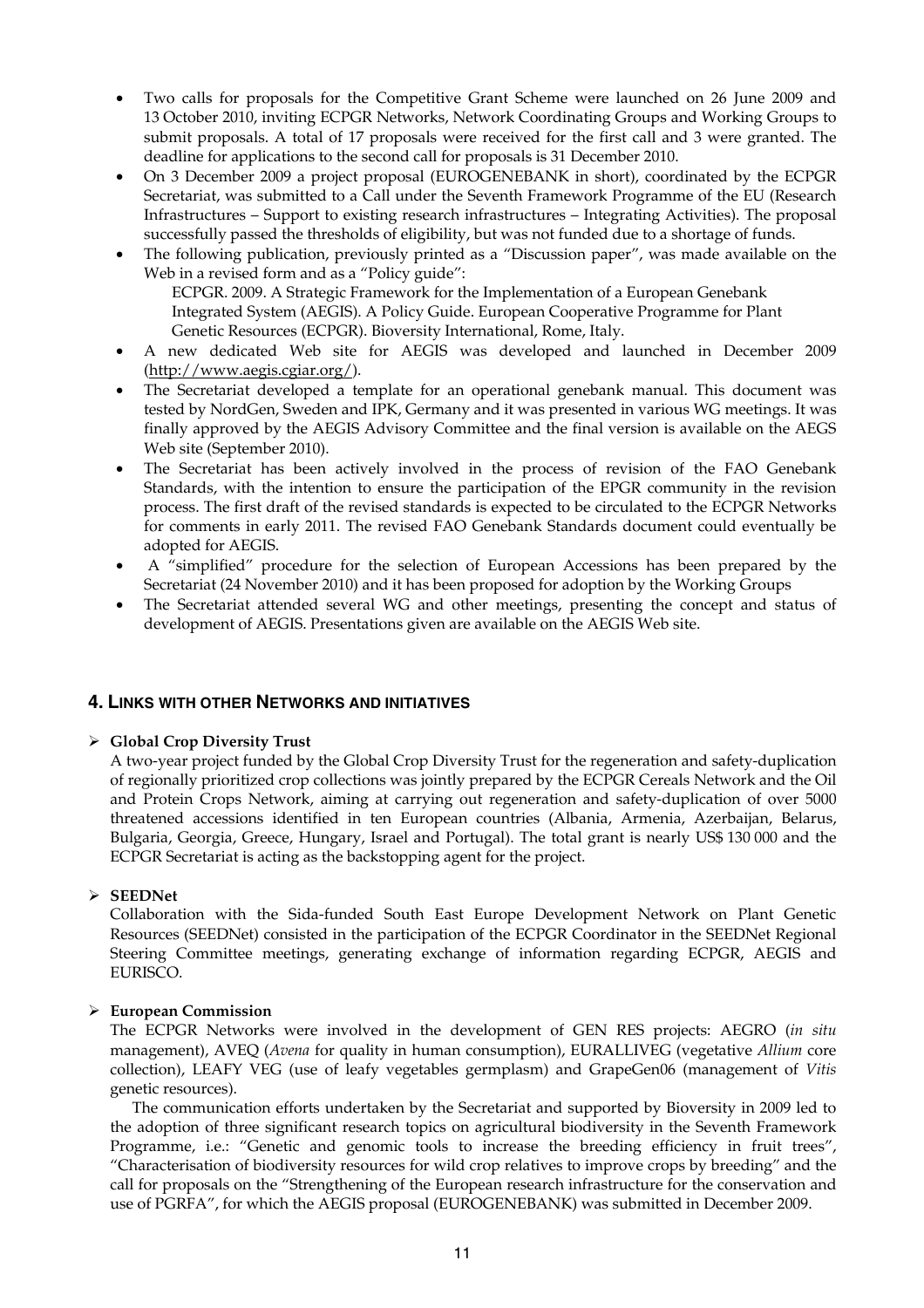During 2010, communications have intensified between the Secretariat and the Directorate General for Agriculture and Rural Development, Environment, GMO and Genetic Resource Unit of the European Commission. On behalf of the Steering Committee, in November 2010, the Secretariat sent a letter of support with recommendations regarding the continuation of the Community programme on the conservation, characterisation, collection and utilization of genetic resources in agriculture (AGRI GEN RES) – Regulation (EC) No 870/2004 of 24 April 2004.

 The Secretariat intends to further strengthen the dialogue with the EU Commission during 2011, with the purpose to find ways to join efforts towards the development and implementation of a coherent strategy for plant genetic resources conservation in Europe.

#### ¾ **The International Treaty on PGRFA**

Collaboration with the Secretariat of the International Treaty for capacity building on the implementation of the Treaty in other regions is described above in Chapter 2.9.

 Following approval by the Steering Committee in September 2008 of a mechanism of registration of accessions in the Multilateral system (MLS) and the introduction of a descriptor field in EURISCO regarding MLS status of each accession, nearly 211 000 accessions had been registered as part of the MLS by 13 countries at the end of November 2010.

#### ¾ **EUCARPIA**

The ECPGR Secretariat participated in the 19th EUCARPIA Genetic Resources Section Meeting, Ljubljana, Slovenia, 26–30 May 2009, offering an invited presentation on AEGIS and presenting a poster on EURISCO. Participation of ECPGR in the EUCARPIA meeting has allowed the breeders to be informed on the ECPGR activities, although it has not led so far to any concrete joint initiatives or strengthened collaborations in a visible way.

### **5. ECPGR EXTERNAL REVIEW**

The ECPGR Independent External Review was completed in July 2010 with the finalization of the External Panel Report and its circulation to the Steering Committee. The proposal to anticipate the Steering Committee meeting for an extraordinary session dedicated to discuss the review recommendations was accepted by the SC and the meeting was organized in December 2010 in Bratislava, Slovakia. The Panel's Chair, Thomas Gass, will present the outcomes of the review and recommendations to the SC.

The final cost of the Review is estimated to be ca.  $\epsilon$  26 500. The total of raised and pledged voluntary contributions (ca. € 33 900) provided by Finland, the Nordic Countries, Switzerland and the United Kingdom, is therefore more than sufficient to cover the cost of the Review.

#### **6. PUBLICATIONS PRODUCED IN 2009 AND 2010**

The following publications were produced in 2009 and 2010 and can be obtained free of charge from the Secretariat. The ECPGR publications are also available in electronic format through the ECPGR Web site.

### **6.1. Publications produced in 2009**

#### **ECPGR printed publications (also available online)**

- Report of a Working Group on *Beta* and the World *Beta* Network. Third Joint Meeting, 8-11 March 2006, Puerto de la Cruz, Tenerife, Spain.
- Report of a Working Group on Medicinal and Aromatic Plants. Second Meeting, 16-18 December 2004, Strumica, Macedonia FYR / Third Meeting, 26–28 June 2007, Olomouc, Czech Republic.
- European landraces: on-farm conservation, management and use. Bioversity Technical Bulletin No. 15.
- Crop genetic resources in European home gardens. Proceedings of a Workshop, 3-4 October 2007, Ljubljana, Slovenia.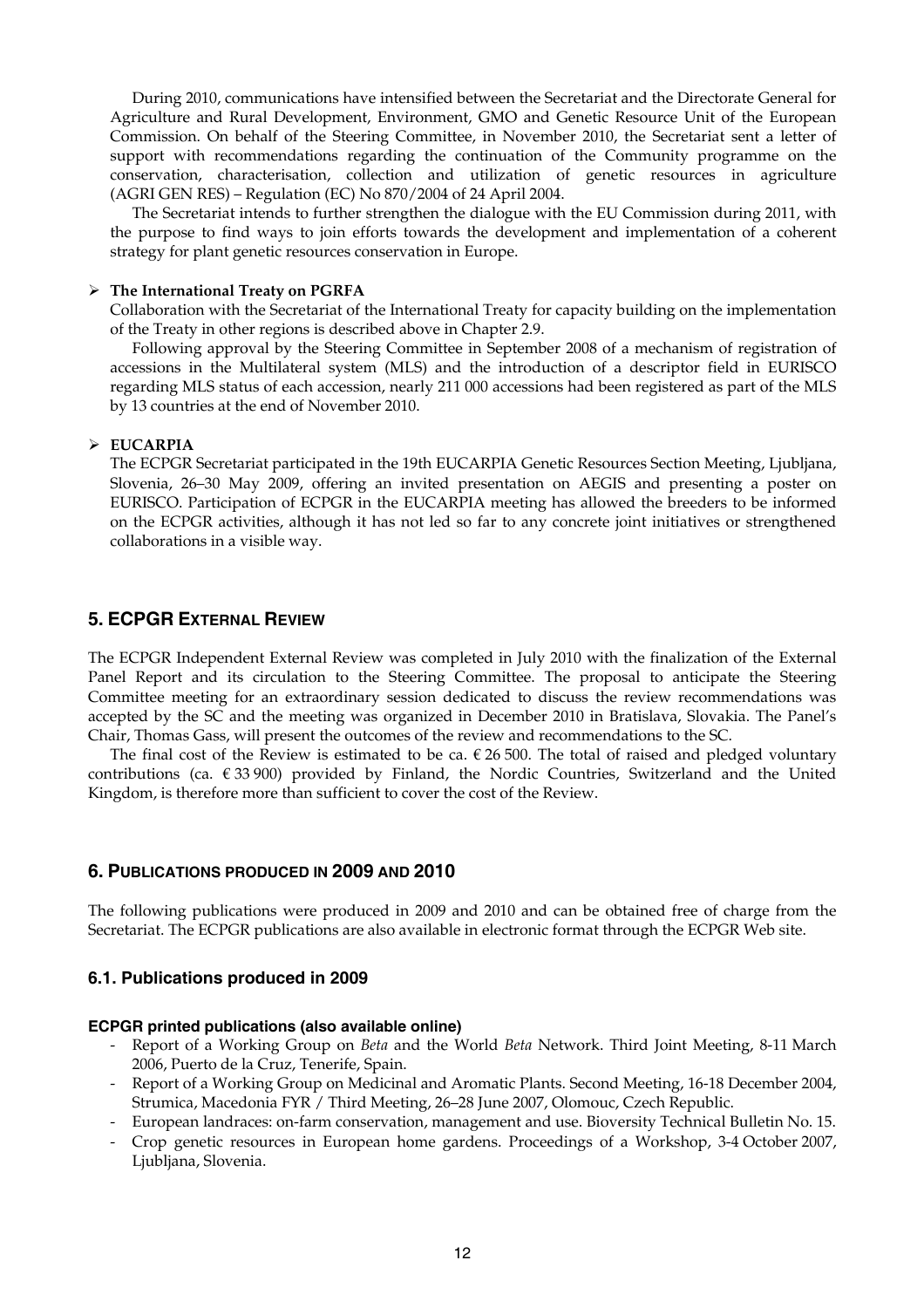### **ECPGR electronic documents**

- A Strategic Framework for the Implementation of a European Genebank Integrated System (AEGIS) A Policy Guide.
- Report of a Vegetables Network. Second Meeting. 26-28 June 2007, Olomouc, Czech Republic.
- Report of a Task Force on On-farm Conservation and Management. Third Meeting, 2-3 October 2007, Ljubljana, Slovenia.
- Report of a Cereals Network. Second Meeting, 21-24 April 2008, Foça, Turkey (*draft, February 2009*).
- Report of a Network Coordinating Group on Forages. Ad hoc Meeting, 11 May 2009, La Rochelle, France.
- Report of a Working Group on Medicinal and Aromatic Plants. Fourth Meeting, 29 September-1 October 2009, Kuşadası, Turkey.
- Report of the Network Coordinating Group on Sugar, Starch and Fibre Crops. Third Meeting, 8-9 October 2009, Quedlinburg, Germany.
- Report of a Vegetables Network. Third Meeting, 10-12 November 2009, Catania, Italy.
- ECPGR Annual report 2008.
- ECPGR Financial report 2008.

### **Bioversity publications**

- Issues 38 and 39 of Bioversity's **Regional Newsletter for Europe** were also published in 2009 with contributions and partial financial support from ECPGR.

### **6.2. Publications produced in 2010**

### **ECPGR electronic documents**

- Report of a Working Group on Fibre Crops (Flax and Hemp). First Meeting, 14-16 June 2006, Wageningen, The Netherlands.
- Report of a Working Group on *Malus*/*Pyrus*. Third Meeting, 25-27 October 2006, Tbilisi, Georgia.
- Report of a Working Group on Forages. Ninth Meeting, 23-25 October 2007, Piešt'any, Slovakia.
- Report of a Working Group on Grain Legumes. Fourth Meeting, 16-17 November 2007, Lisbon, Portugal.
- Report of the Documentation and Information Network Coordinating Group. Fourth Meeting, 17-18 February 2010, Maccarese, Rome, Italy.
- Report of a Working Group on *Brassica*. Fourth Meeting, 2-4 March 2010, Linguaglossa, Catania, Italy (*draft, September 2010)*.
- Report of a Working Group on Fibre Crops (Flax and Hemp). Second Meeting, 7-9 July 2010, Šumperk – Velké Losiny, Czech Republic (*draft, October 2010*).
- Report of a Working Group on *Prunus*. Eighth Meeting, 7-9 September 2010, Forlì, Italy (*draft, December 2010*).
- ECPGR Annual report 2009.
- ECPGR Financial report 2009.

#### **Bioversity publications**

- Issues 40 and 41 of Bioversity's **Regional Newsletter for Europe** were also published in 2010 with contributions and partial financial support from ECPGR. From Issue 41 onwards the Newsletter will only be published electronically.

# **7. ECPGR MEETINGS HELD IN 2009 AND 2010**

### **7.1. Meetings held in 2009**

- ASARECA, EAPGREN, ECPGR, FAO-Treaty Secretariat and Bioversity International Inter-regional Cooperation Workshop for Capacity building on the Implementation of the International Treaty, 18-21 March 2009, Entebbe, Uganda.
- EPGRIS3 Workshop on characterization and evaluation data and the link between EURISCO and the ECPGR Central Crop Databases, 7 May 2009, Bonn, Germany.